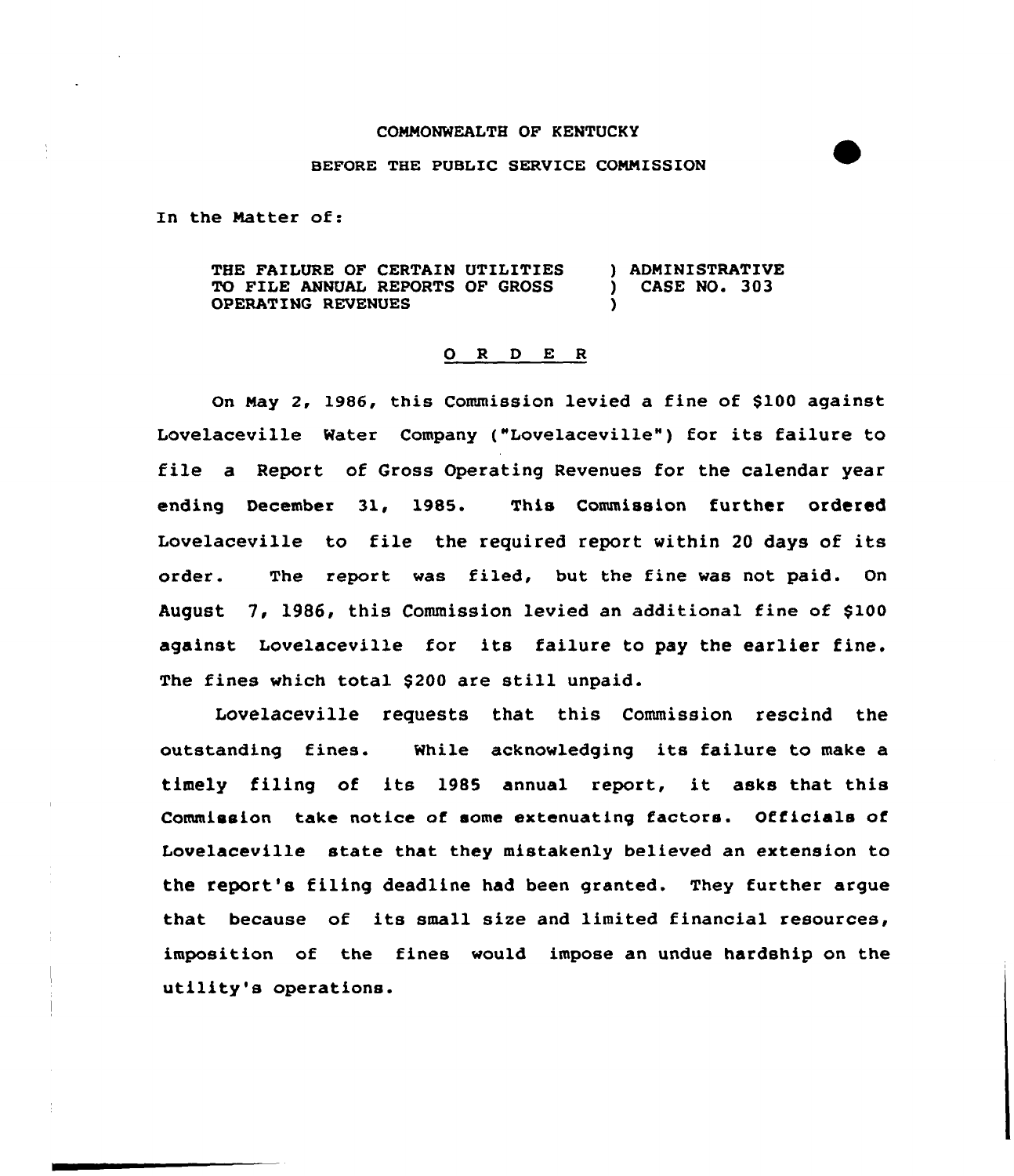The Commission, after consideration of the record and being advised, is of the opinion and so finds that:

1. Lovelaceville failed to timely file <sup>a</sup> Report of Gross Operating Revenues for the calendar year ending December 31, 1985. Its failure was, in part, due to a mistaken belief that an extension of the filing deadline for the report had been granted.

2. Imposition of the fines would impose a financial hardship upon Lovelaceville's operations.

3. The fines should be suspended until April 2, 1989. If Lovelaceville timely files its Report of Gross Operating Revenues for the 1987 and 1988 calendar years, then the fines should be rescinded at the end of the suspension period. If it fails to make a timely filing of these reports, then the suspension period should end immediately and the fines should become payable again.

IT IS THEREFORE ORDERED that:

1. The fines levied against Lovelaceville shall be, and they hereby are, suspended until April 2, 1989. If Lovelaceville timely files with the Commission its Report of Gross Operating Revenues for the 1987 and 1988 calendar years, these fines shall be rescinded. Rescission shall occur on April 2, 1989, and shall not reguire any additional action by the Commission.

2. If Lovelaceville fails to make <sup>a</sup> timely filing of its Report of Gross Operating Revenues for the 1987 or 1988 calendar year. the suspension period shall end immediately and the fines shall become payable again.

 $-2-$